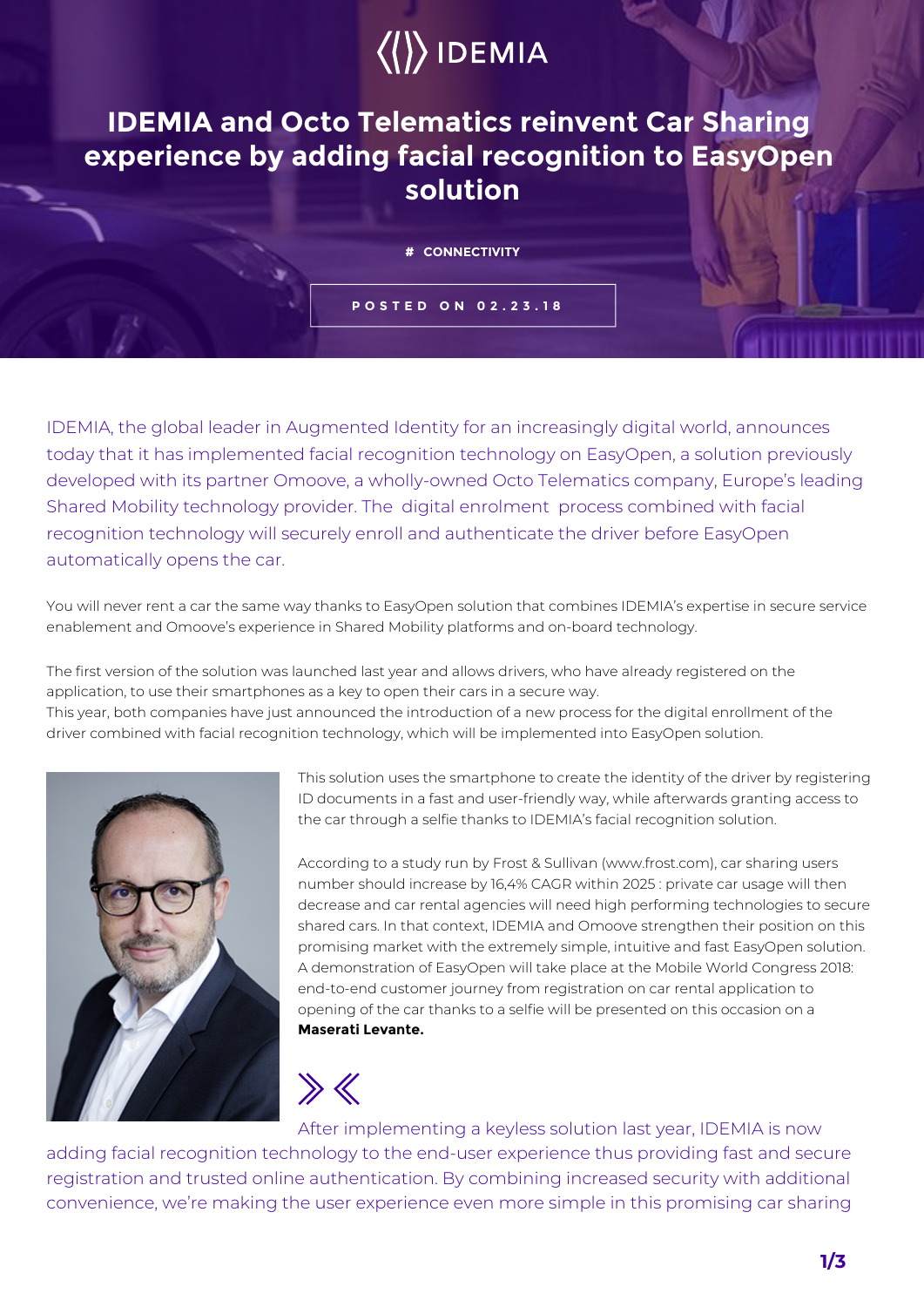#### market.

Yves Portalier, Executive Vice President of the Connected Objects business at IDEMIA

## $\gg K$

We are pleased to participate once again with IDEMIA at the MWC; together with strengthening our partnership, we continue to share our expertise in automotive solutions and IoT applications. We look forward to showing a new mobility experience, through advanced biometrics and secure digital identity management. The keyless connected car will unveil a new era of shared Mobility, by simplifying the driver journey and allowing operators to offer a simple and reliable solution.

Giuseppe Zuco, CEO at Omoove and Octo Telematics co-founder

No keys, no card, you only need a smartphone to open the car and start the journey! Discover the service at the Mobile World Congress on IDEMIA 's booth, **Hall 6 Booth #6H30**

Visit our virtual press room: http://mwc.vporoom.com/IDEMIA

About IDEMIA - OT-Morpho is now IDEMIA, the global leader in Augmented Identity for an increasingly digital world, with the ambition to empower citizens and consumers alike to interact, pay, connect, travel and vote in ways that are now possible in a connected environment.

Securing our identity has become mission critical in the world we live in today. By standing for Augmented Identity, we reinvent the way we think, produce, use and protect this asset, whether for individuals or for objects. We ensure privacy and trust as well as guarantee secure, authenticated and verifiable transactions for international clients from Financial, Telecom, Identity, Public Security and IoT sectors.

OT (Oberthur Technologies) and Safran Identity & Security (Morpho) have joined forces to form IDEMIA. With close to \$3 billion in revenues and 14,000 employees around the world, IDEMIA serves clients in 180 countries.

For more information, visit www.idemia.com / Follow @IdemiaGroup on Twitter

About Octo Telematics - Octo is the number 1 global provider of telematics and data analytics solutions for the auto insurance industry. Founded in 2002, Octo is one of the pioneers of the insurance telematics industry.

Today, Octo is the largest and most experienced insurance telematics company in the world, transforming auto insurance through behavioral, contextual and driving analytics for more than 100 insurance partners. Octo has more than 5.4 million connected users and the largest global database of telematics data, with over 186 billion miles of driving data collected and 438,000 crashes and insurance events analyzed (as of 31 December 2017). Octo applies proprietary algorithms to this market-leading database to deliver powerful new insights into driver risk, informing solutions that benefit both auto insurance companies and policyholders. The company is headquartered in London, with offices in Boston, Rome, Stuttgart, Madrid, and Sao Paulo.

For more information, visit www.octotelematics.com